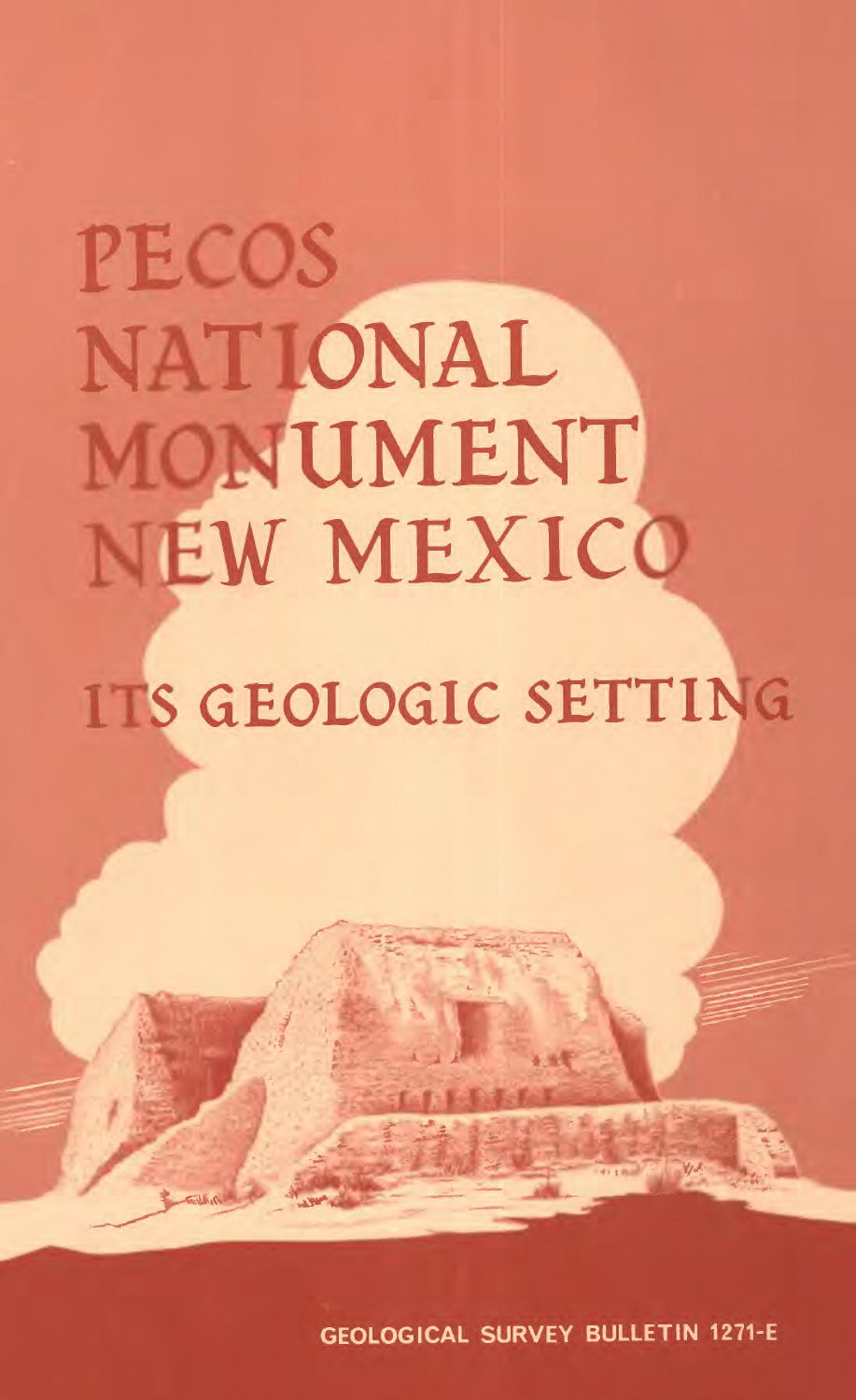$\mathcal{L}(\mathcal{L})$  and  $\mathcal{L}(\mathcal{L})$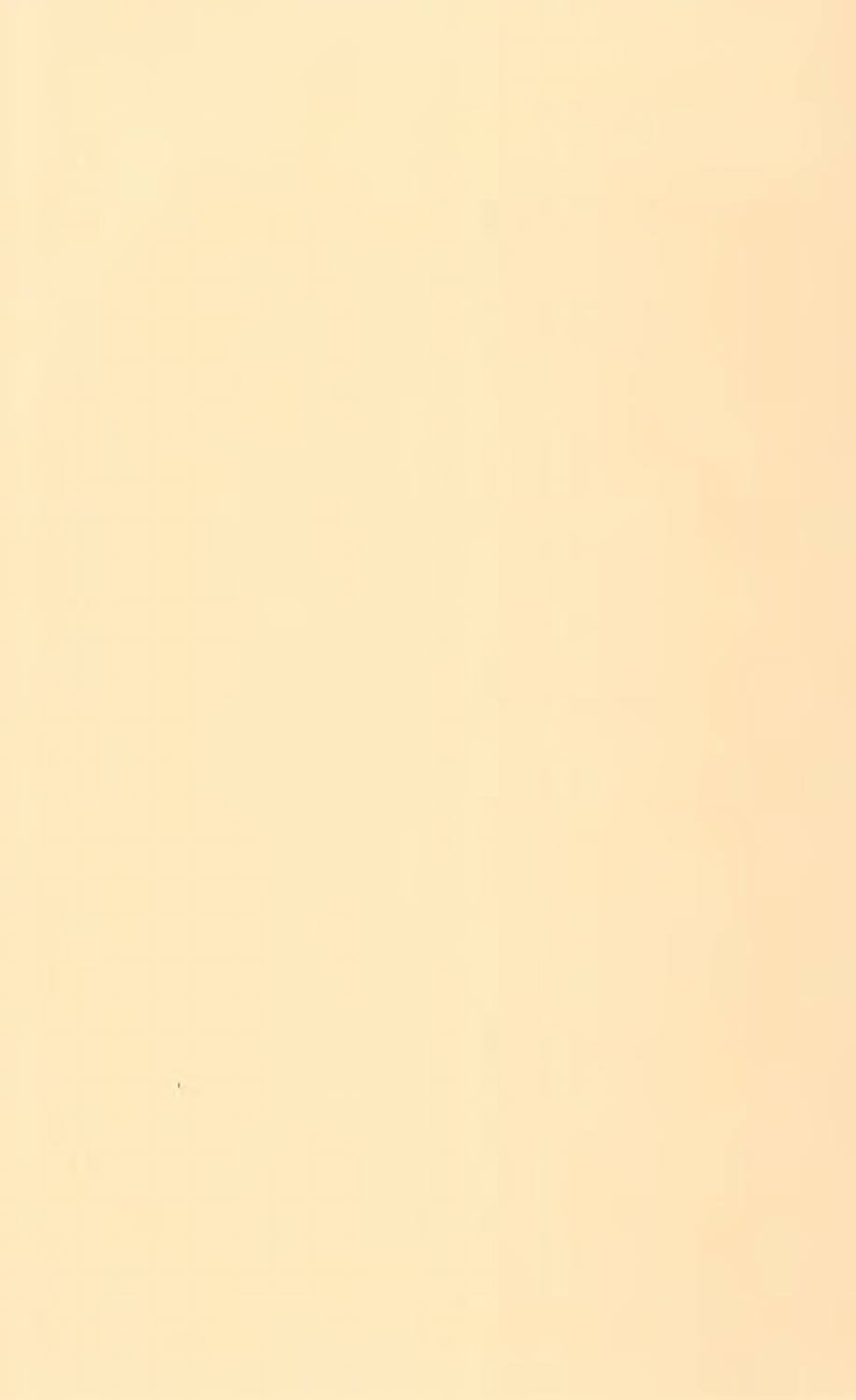# **PECOS** NATIONAL<br>MONUMENT NEW MEXICO **ITS GEOIJOGIC SETTING**

**By ROSS B. JOHNSON**

*A description of rocks and landscapes and their effect on man*



# **CONTRIBUTIONS TO GENERAL GEOLOGY GEOLOGICAL SURVEY BULLETIN** 1271-E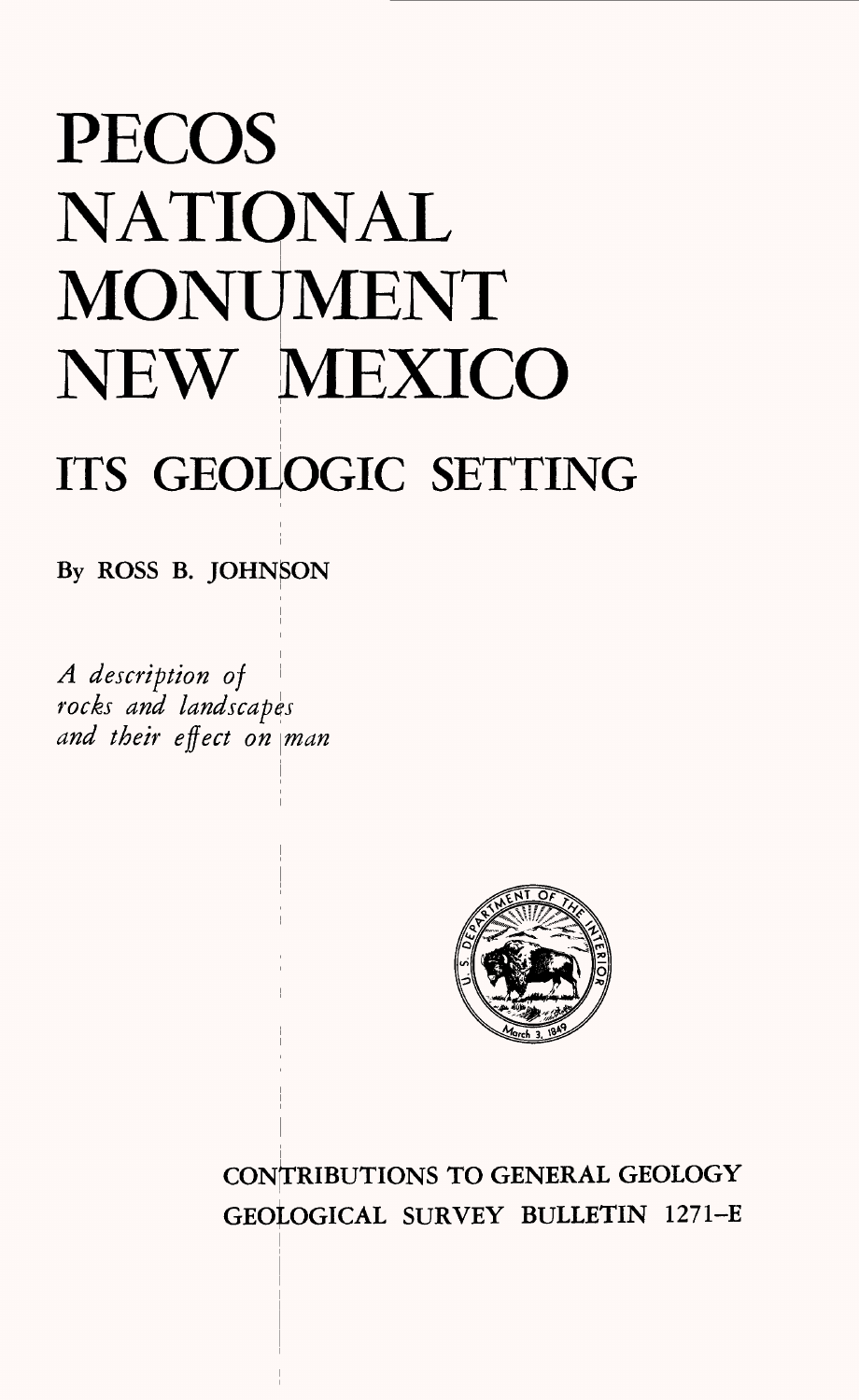### UNITED STATES DEPARTMENT OF THE INTERIOR

# WALTER J. HICXEL, *Secretary*

## GEOLOGICAL SURVEY

William T. Pecora, *Director*

U.S. GOVERNMENT PRINTING OFFICE, WASHINGTON : 1969

For sale by the Superintendent of Documents, U.S. Government Printing Office Washington, D.C. 20402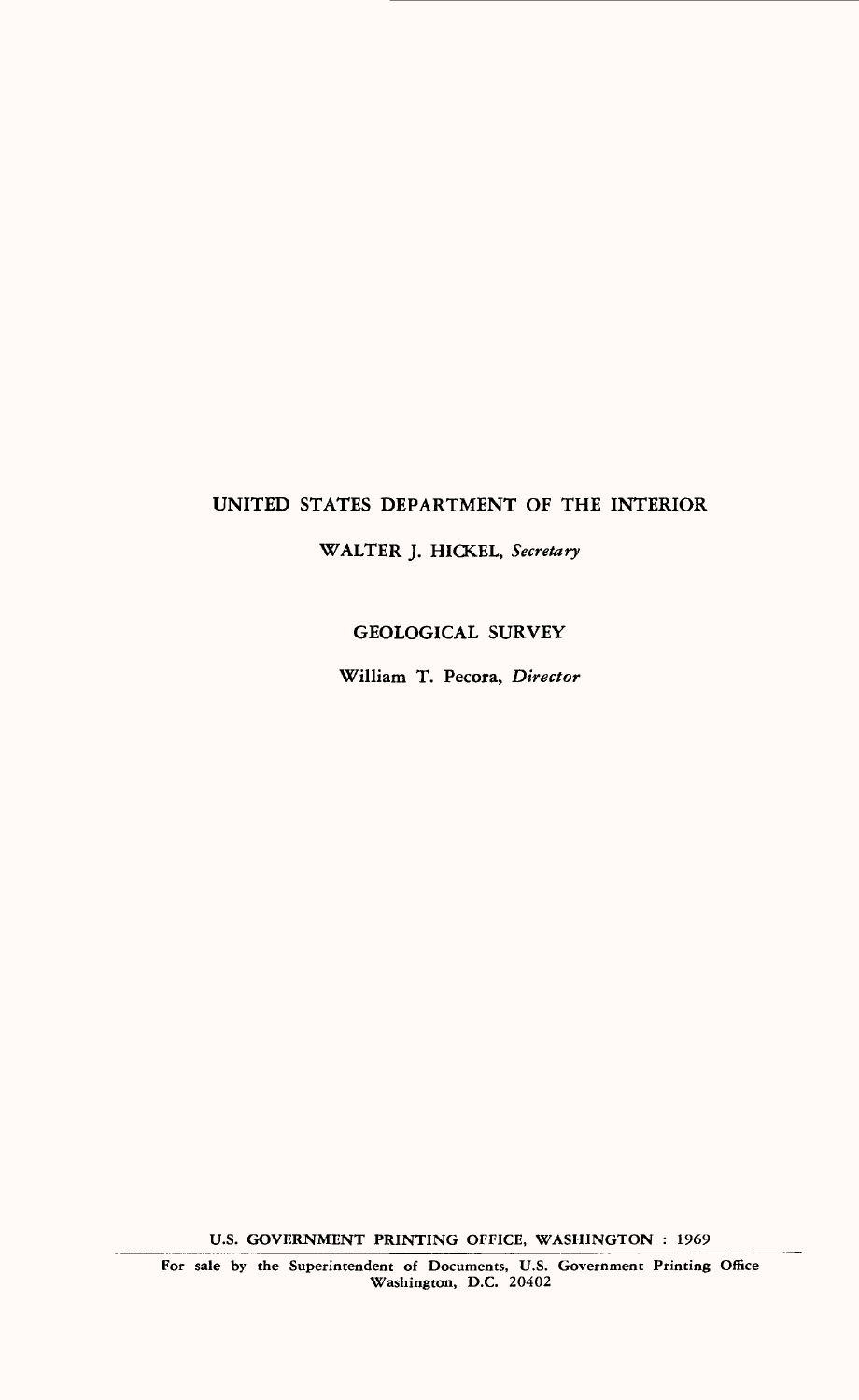# **CONTENTS**

|                                                    | Page |
|----------------------------------------------------|------|
|                                                    | E1   |
| Rocks near the monument ______________________     | 2    |
| Geographic extent of the formations of Glorieta    |      |
|                                                    |      |
| Sources of rock fragments and environments of      | 9    |
| Relation of Glorieta Mesa to the mountains _______ | 9    |
| Use of rock products by the Indians and Spanish    |      |
|                                                    | 10   |
|                                                    |      |

# **PLATE**

1. Geology and topography of Glorieta Mesa and Pecos National Monument, N. Mex \_\_\_\_In pocket

# **FIGURES**

| 1. Map showing location of Glorieta Mesa and    |    |
|-------------------------------------------------|----|
| Pecos National Monument _________________       | E3 |
| 2. Photograph showing rock sequence on Glorieta |    |
|                                                 |    |
| 3. Columnar section of generalized geologic se- |    |
| quence of rock units on Glorieta Mesa at        |    |
| Cerro de Escobas near Pecos National Monu-      |    |
| ment                                            |    |
|                                                 |    |

**Page**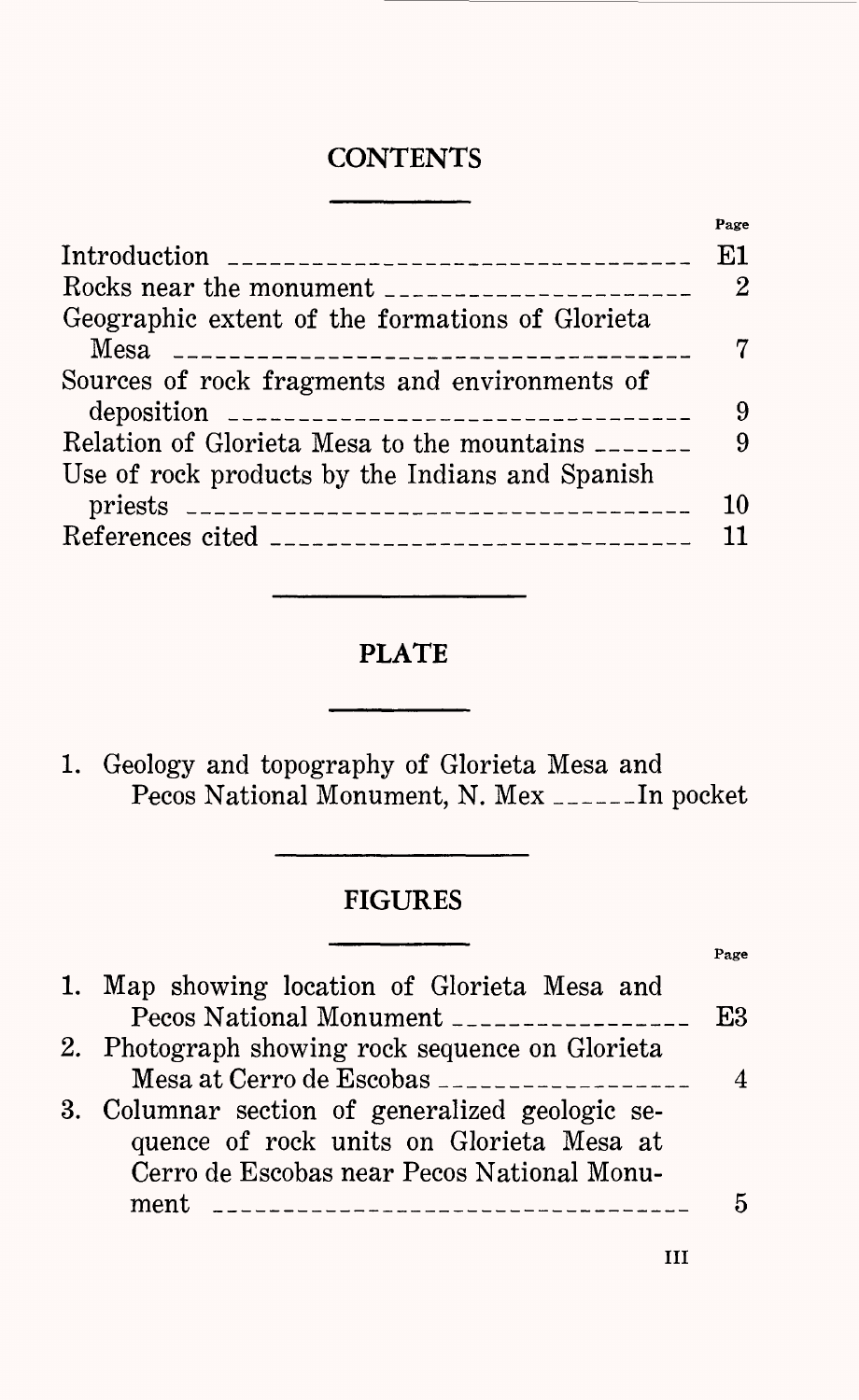$\label{eq:2.1} \mathcal{F}^{\text{max}}_{\text{max}}(\mathcal{F})$  $\mathcal{L}^{\text{max}}_{\text{max}}$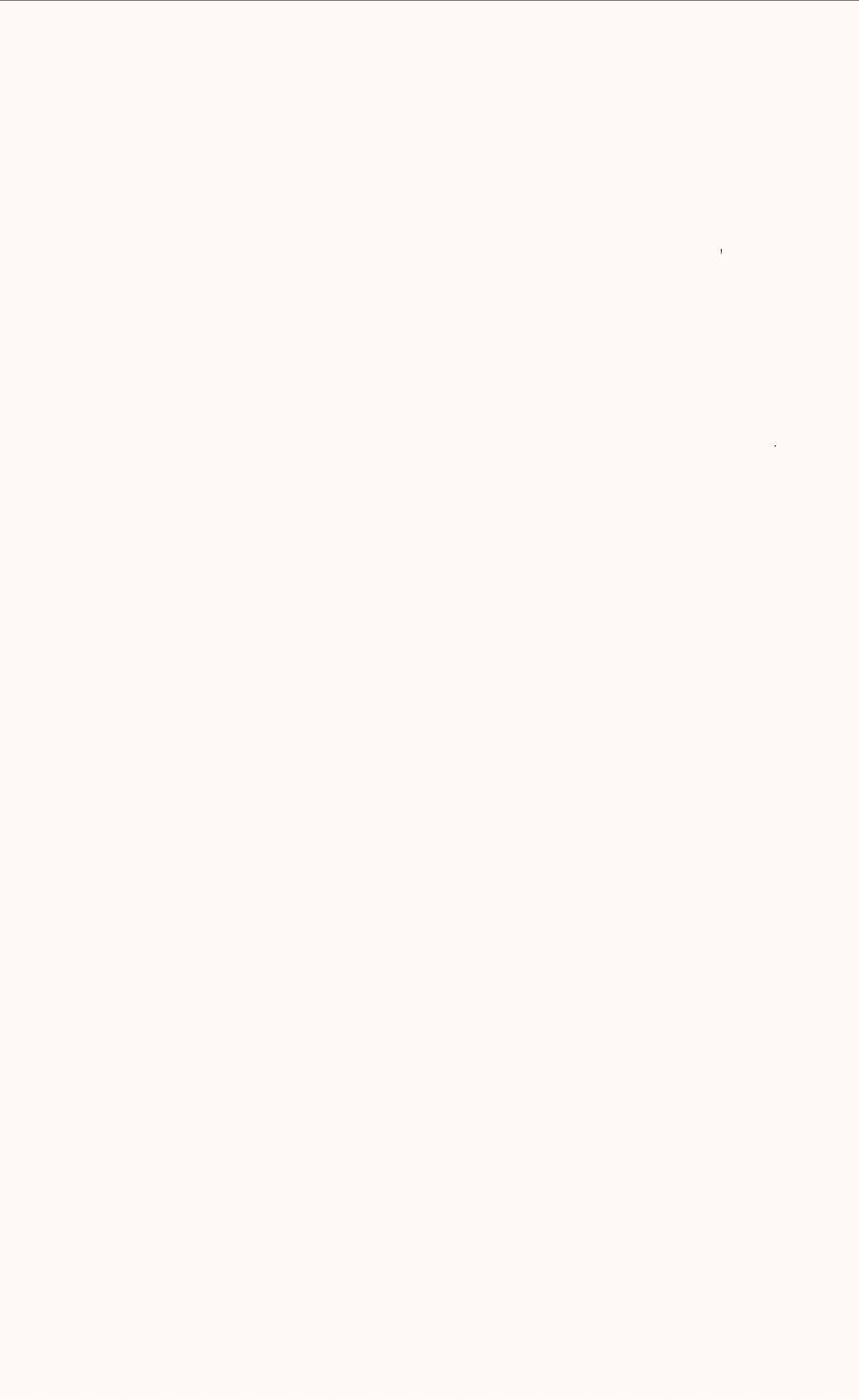# CONTRIBUTIONS TO GENERAL GEOLOGY

# PECOS NATIONAL MONUMENT NEW MEXICO

# ITS GEOLOGIC SETTING

By Ross B. Johnson

The scenographical arrangement of the surrounding country is remarkably picturesque; the view of Pecos, as it now lies, without the least addition, would form a beautiful picture, and more than a picture, for every cloud, every degree that the sun moves, gives such varied effects to the landscape, that one has a thousand pictures; but their effects are so fleeting, that although they last long enough to delight the spectator, it would yet perplex the artist to catch these changes. [Abert 1848.]

# Introduction

The ruins of the pueblos and missions of Pecos lie on the east bank of Glorieta Creek near its junction with the Pecos River at the south end of the Sangre de Cristo Mountains in north-central New Mexico. Here the Pecos River and Glorieta Creek have formed a broad rolling valley in which the red adobe walls of the mission church stand as a striking monument to a historic past.

This is beautiful country; the bright hues of red rocks are complemented by the varied greens of the junipers, pinons, and ponderosa pines. Northward the Sangre de Cristo Mountains stretch for miles in a blue mist toward the Truchas Peaks and forests of the Pecos Wilderness. A few miles south of the ruins the steep high escarpment of Glorieta Mesa marks, in a general way, the southern termination of the Rocky Mountain System, which here is represented by the Sangre de Cristos.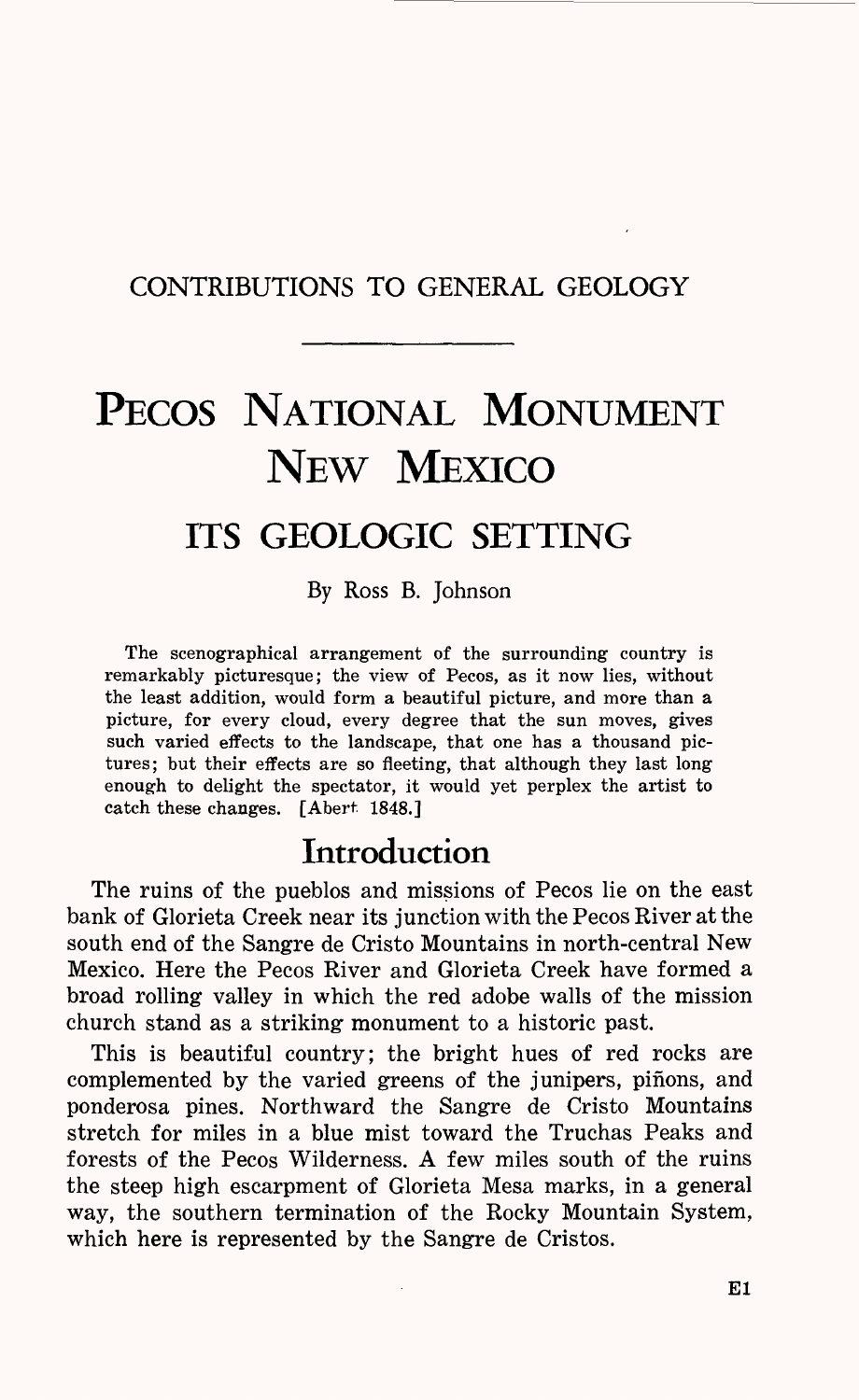The escarpment of Glorieta Mesa has been formed largely by the Pecos River and its tributaries eroding the soft sedimentary layers. The Pecos flows southward from the high mountains in the north, parallels the mesa escarpment for 15 miles, and breaches the mesa near San Jose. About  $1\frac{1}{2}$  miles southwest of the Pecos ruins at Cerro de Escobas is the highest point on Glorieta Mesa. It is the most conspicuous feature of the local landscape and rises to an elevation of  $8,212$  feet  $-1,270$  feet above the ruins. The slope of the escarpment here is very steep, rising 6 feet in every 10 horizontal feet.

Along the north side of the Glorieta Mesa escarpment is a 30-mile-long natural pass around the south end of the Sangre de Cristos that extends from Cafioncito on the west to Starvation Peak on the east (fig. 1). The elevation of the pass is greater than 6,000 feet at all places, and it reaches its summit of 7,432 feet near the village of Glorieta near the west end of the pass. This pass has been used as a major travel route for more than 800 years by the Indians, Spanish, and Americans. The famous Santa Fe Trail passed through here and was superseded by the railroad, whose main-line tracks closely parallel the traces of the old wagon ruts. The modern four-lane divided highway, Interstate Highway 1-25, carries high-speed automotive traffic through Glorieta Pass alongside the Santa Fe Railway. Glorieta Pass has been the locale of many important historical events, including the passage of Coronado's expedition in 1540-41; the construction of the two large mission churches at Pecos Pueblo; the capture and imprisonment of the men of the Texas Expedition in 1841; the passage of the American Army under General Kearny on its way to Santa Fe, Chihuahua, and California in 1846; and the Civil War Battle of Glorieta Pass in 1862.

# Rocks Near the Monument

The rocks of Glorieta Mesa and Pecos National Monument are all of sedimentary origin; that is, they consist mostly of fragments or grains of older rocks and were deposited by streams, in the oceans, or even in lakes. The fragments that make up the rocks of Glorieta Mesa were deposited 200 to 300 million years ago in nearly horizontal layers; these layers lie in almost the same position today.

As one can see from the photograph of Glorieta Mesa at Cerro de Escobas (fig. 2), the nearly horizontal layers of rocks can be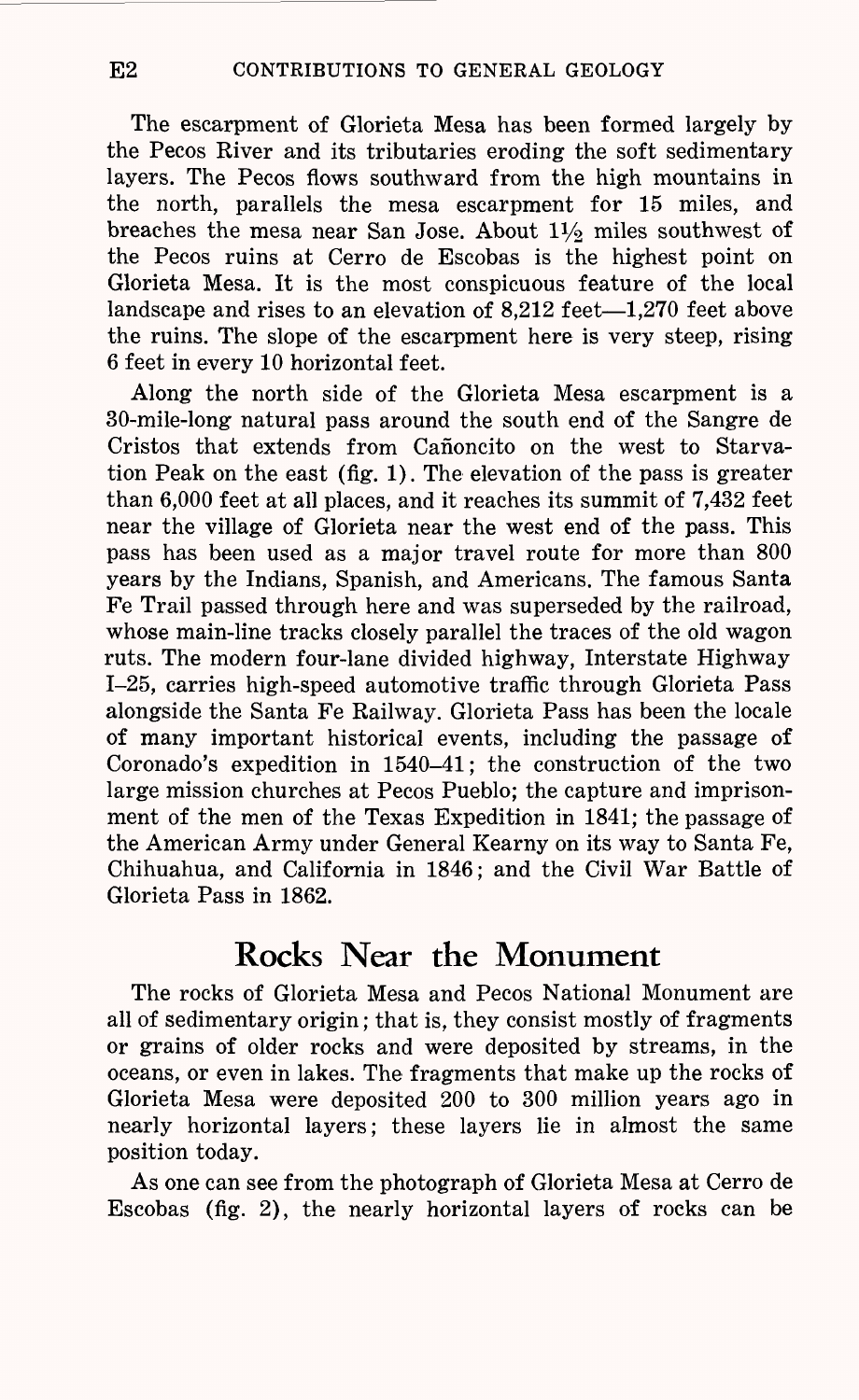

Figure 1.<sup>-</sup>Glorieta Mesa and Pecos National Monument.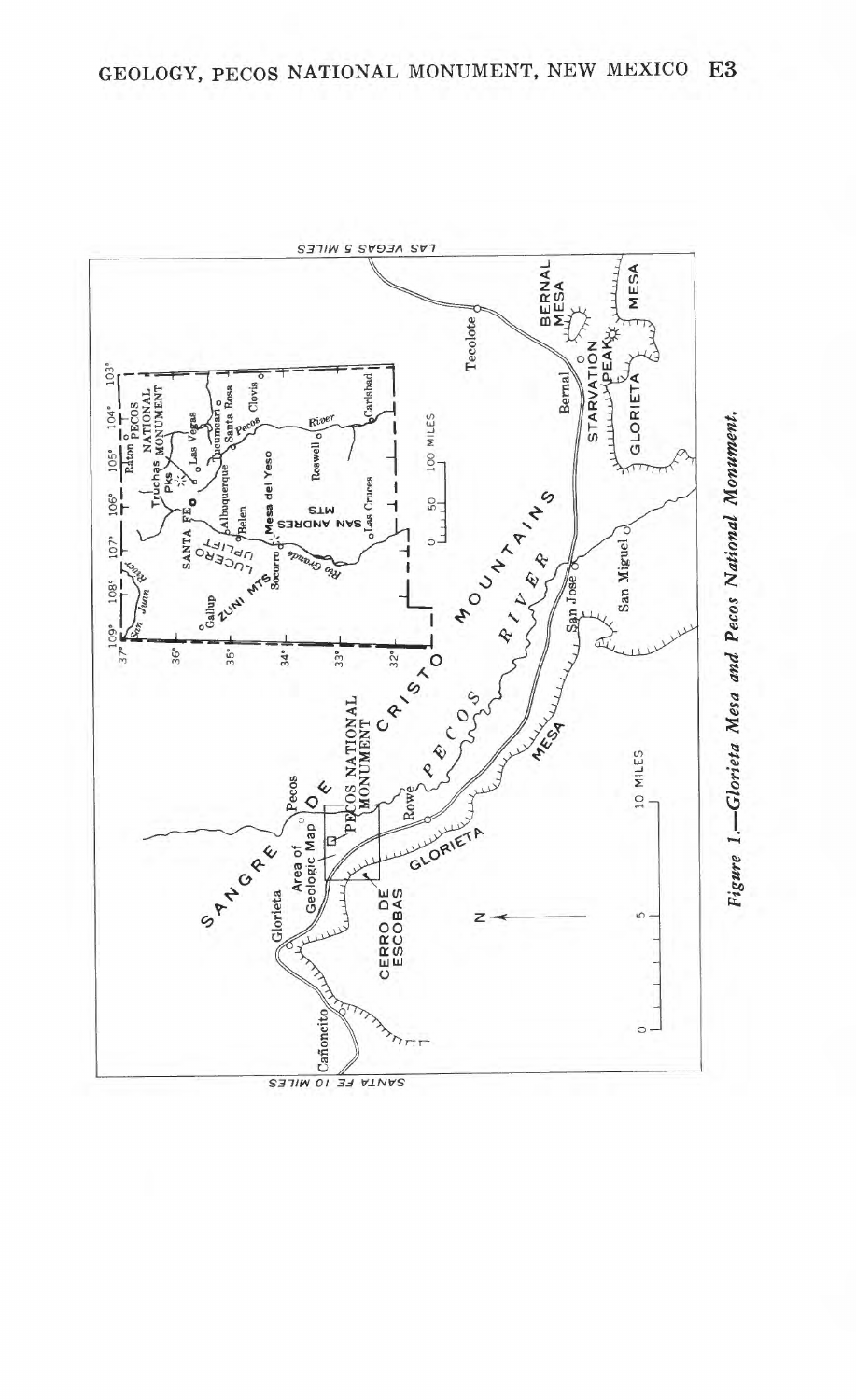

*Figure 2. Rock sequence on Glorieta Mesa at Cerro de Escobas; six rock units viewed southwest from Pecos National Monument.*

grouped readily into several units of similar rocks. The six units of rocks that have been separately named by geologists are shown in figure 2. Such units are called formations when the rocks can be separated in this way and traced in the manner shown on the geologic map (pi. 1). A sedimentary formation may be mostly one kind of rock fragment, or alternating layers of at least two kinds of rock fragments either deposited under the same environment or having similar physical characteristics, such as color and thickness of the layers.

The six units exposed on the escarpment of Glorieta Mesa have been named and mapped throughout New Mexico and one even into south-central Colorado. Each name was formally assigned to a rock unit in a scientific publication by the geologist first describing and mapping the unit. Each name is reserved for its particular unit, and it may not be used again for any other rock unit in the United States. The names of these six formations have been used and recognized in geologic literature for many years. A formation is named usually for a geographic feature near which it was first described or mapped. These formations were named for two mountain ranges, three mesas, and a city. They are all familiar names in New Mexico and without exception show the influence of the Southwest's Spanish heritage on the names of its geographic features.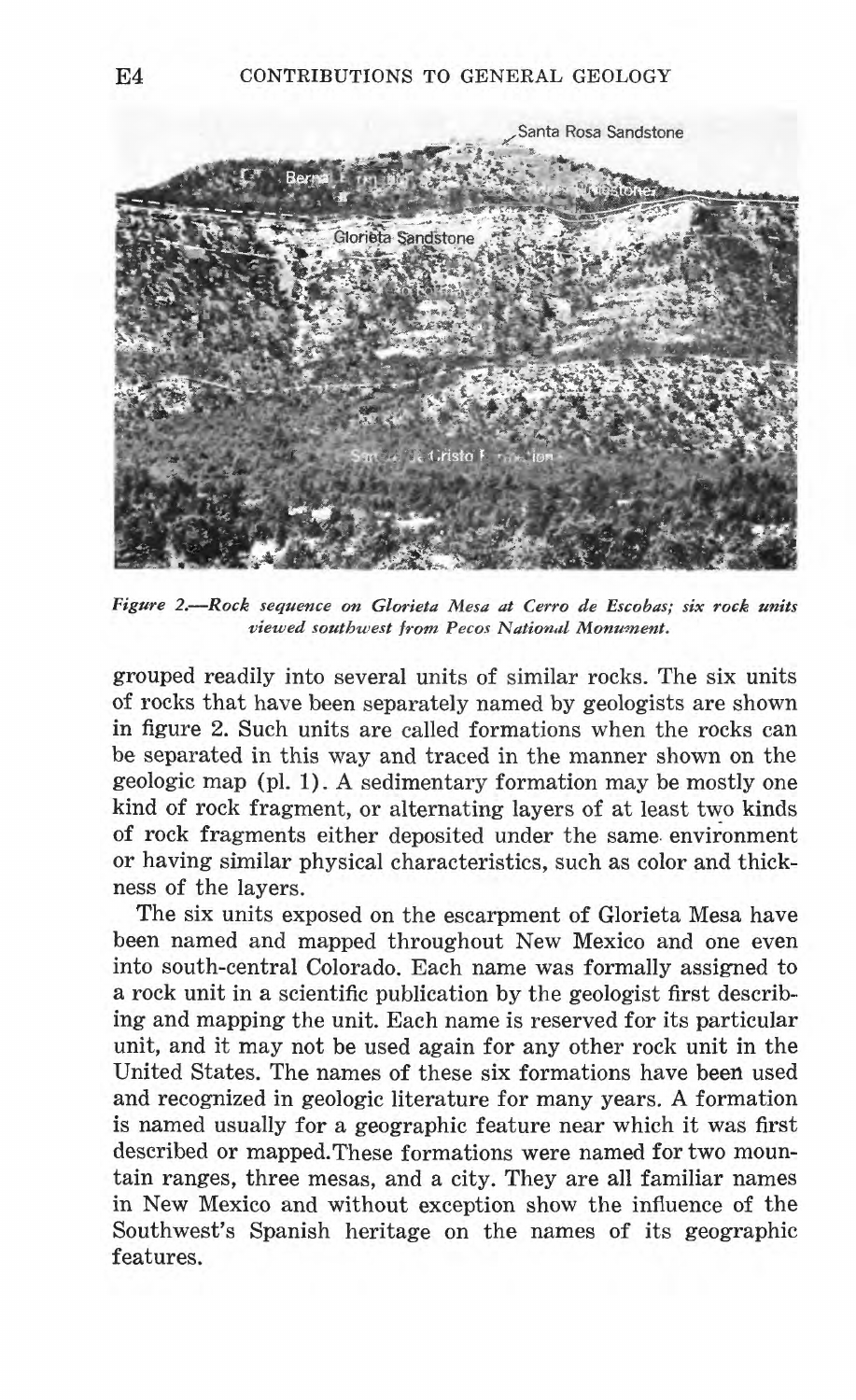The youngest formation on Glorieta Mesa is the Santa Rosa Sandstone of Late Triassic age (190-210 million years old; fig. 3) that caps Cerro de Escobas. In this area the upper part of the formation has been removed by recent erosion, and only 50 feet or so remains. At other places in New Mexico the Santa Rosa may reach a thickness of 450 feet. As its name implies, the formation consists of layers of rocks made up mostly of sand grains, that is, sandstone. The sand grains are clean clear quartz cemented together by reddish-brown clay that makes the sandstone a light tan. The Santa Rosa also contains smaller amounts of layered red shale, which consists of extremely small particles of clay and

| <b>SYSTEM</b>             | <b>AGE</b><br>$(my*)$                                                                           | <b>THICKNESS</b><br>(FEET) | <b>FORMATION</b>                                       | <b>GEOLOGIC</b><br><b>SECTION</b>                                                                                                                | LITHOLOGIC DESCRIPTION                                                        |
|---------------------------|-------------------------------------------------------------------------------------------------|----------------------------|--------------------------------------------------------|--------------------------------------------------------------------------------------------------------------------------------------------------|-------------------------------------------------------------------------------|
| <b>TRIASSIC</b>           | $190 -$<br>210                                                                                  | $50+$                      | Santa Rosa<br>Sandstone                                | an an Aonaichte an Aonaichte.<br>Bailtean<br><b>The County</b>                                                                                   | Light-gray and tan sand-<br>stone beds<br><b>UNCONFORMITY</b>                 |
|                           |                                                                                                 | 250-270                    | Bernal<br>Formation                                    | 77777777777777                                                                                                                                   | Purplish-red sandstone and<br>siltstone beds.<br>Some<br>local beds of gypsum |
|                           |                                                                                                 | $15 - 20$                  | San Andres<br>Limestone                                |                                                                                                                                                  | Gray limestone beds                                                           |
|                           | Glorieta<br>125-135<br>$235 -$<br>270<br>Yeso<br>380-400<br>Sangre<br>$500 +$<br>$270 -$<br>300 |                            | Sandstone                                              |                                                                                                                                                  | Light-gray sandstone beds                                                     |
| PERMIAN                   |                                                                                                 | Formation                  |                                                        | Bright-red sandstone and<br>siltstone with a few thin<br>gray limestone beds                                                                     |                                                                               |
| PENNSYL-<br><b>VANIAN</b> |                                                                                                 | de Cristo<br>Formation     | ۰۰<br>$\cdot$ o.<br>o<br>$\bullet$<br>$\mathfrak{o}$ . | Brownish-red and gray con-<br>glomerate, buff and red<br>sandstone, red siltstone,<br>red and greenish-gray<br>shale, and gray limestone<br>beds |                                                                               |
|                           | *Million vears                                                                                  |                            |                                                        |                                                                                                                                                  |                                                                               |

*Figure 3. Generalized geologic sequence of rock units on Glorieta Mesa at Cerro de Escobas near Pecos National Monument.*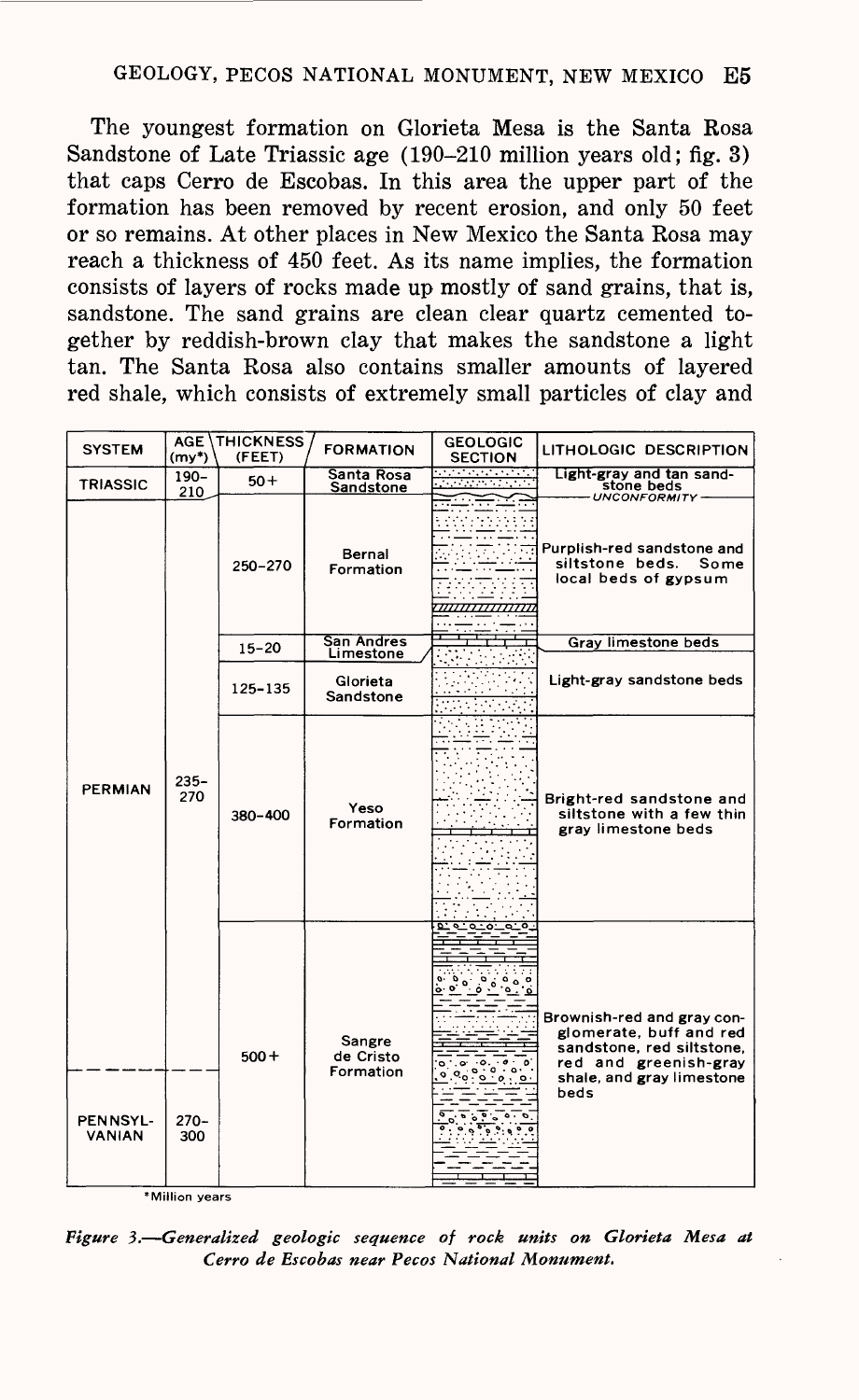other minerals; the red is due to oxidation, or rusting, of ironbearing mineral fragments in the shale.

The Bernal Formation of Permian, probably Late Permian, age (about 235 million years old) underlies the Santa Rosa Formation. The units are not quite parallel to each other, and thus a relationship known as an unconformity exists between the two units. Rocks of Early Triassic age are missing on Glorieta Mesa, and it is deduced that Early Triassic time was an age when no sediments were deposited in northern New Mexico and when the older rocks of the Bernal Formation were slightly eroded. Here on Glorieta Mesa the Bernal consists of purplish-red sandstone and siltstone. Near the village of Bernal the formation contains some thin beds of gypsum.

Beneath, and older than, the rocks of the Bernal Formation are the gray limestone beds of the San Andres Limestone, also of Permian age. Here there is no unconformity between the two units, for deposition of sediments was continuous and uninterrupted from the San Andres into the Bernal. The limestones of the San Andres are dense and earthy and contain a few sandy layers.

The Glorieta Sandstone is the most conspicuous formation on Glorieta Mesa because of its contrasting light-gray to white color and because it caps the mesa at most places. The Glorieta is also of Permian age, and grades upward into the younger San Andres Limestone without interruption. The clean quartz sand grains of the Glorieta are cemented together so well that the rock is extremely hard and consequently strongly resists the chemical and physical attacks of weathering agents. Throughout its exposures in northern New Mexico, it stands out as a steep cliff face and usually forms the caprock of mesas.

Underlying the Glorieta Sandstone are the bright-red sandstone and siltstone layers of the Yeso Formation of Permian age. Although the change upward from the bright-red sandstone of the Yeso to the light-gray sandstone of the Glorieta is striking, sedimentation was continuous; and changes in thickness of layers and in kinds and sizes of fragments are gradual. The Yeso also contains some thin beds of red shale and a few local beds of limestone. In some areas it also contains beds of gypsum. In the vicinity of Glorieta Mesa, however, conditions were not suitable for the deposition of gypsum.

The Sangre de Cristo Formation underlies the Yeso Formation without a break in sedimentation. The Sangre de Cristo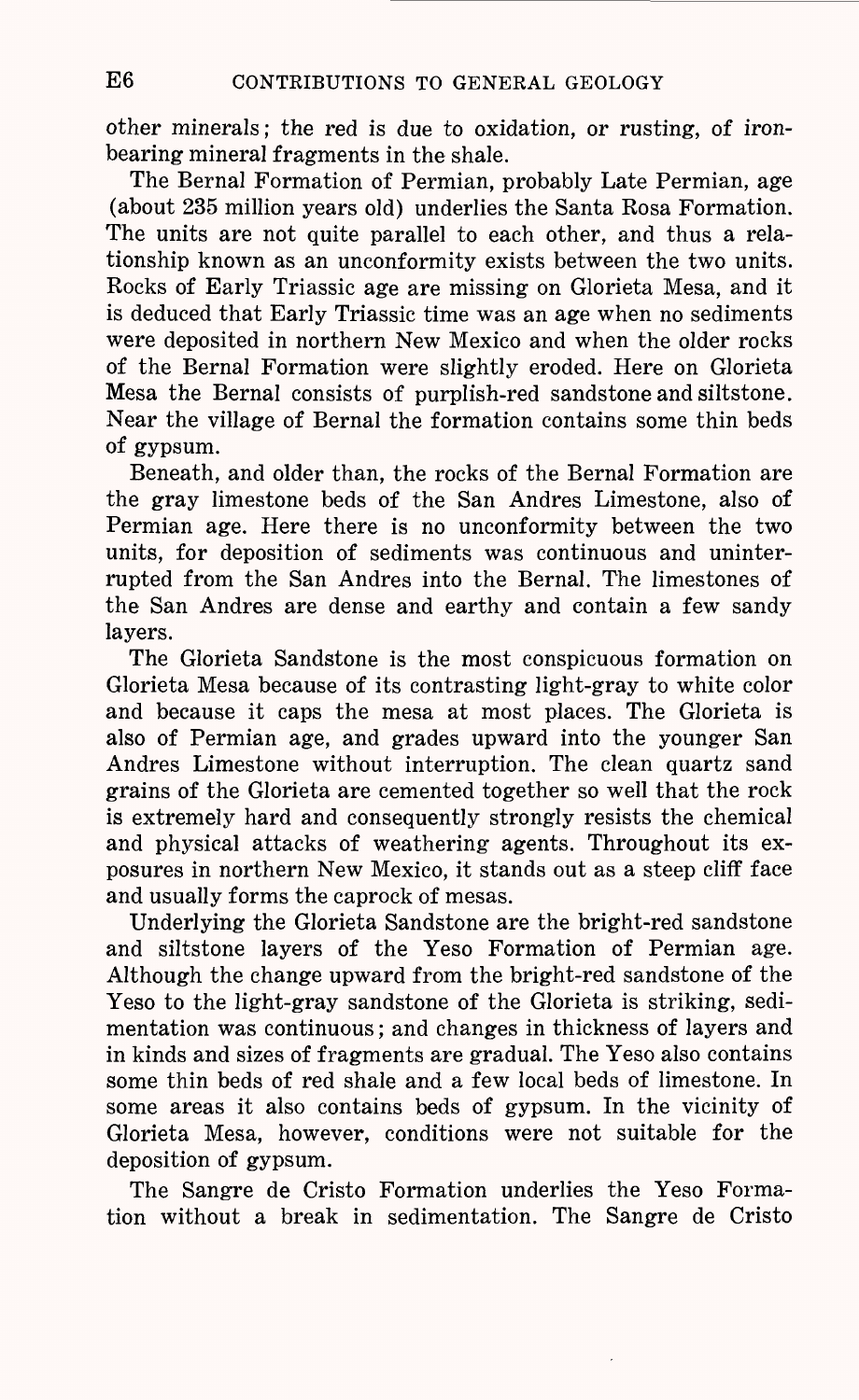Formation is the oldest formation exposed on Glorieta Mesa and is the oldest Permian formation in the region. The lower part is still older—of Pennsylvanian age. The upper part is about 270 million years old, but the lowermost part may be as old as 300 million years. The upper 100 feet or so of the Sangre de Cristo is very well exposed on the lower face of the Glorieta escarpment. However, in the broad valley formed by the Pecos River and Glorieta Creek, the lower four-fifths of the formation is covered at most places by a mantle of thick red soil derived from the weathering and decomposition of the formation itself. The formation consists of layers of varying thickness of brownish-red and gray conglomerate, buff and red sandstone, red siltstone, red and greenish-gray shale, and gray limestone beds.

Older rocks underlie those of the Sangre de Cristo Formation in the area of Pecos National Monument, but are not at the surface anywhere in the vicinity. These older rocks may be seen along the Pecos River north of the village of Pecos. They consist generally of limestone, shale, sandstone, and conglomerate of Pennsylvanian, Mississippian, and perhaps Devonian age (350-400 million years old) and ancient crystalline rocks of Precambrian age (more than 600 million years old).

# **Geographic Extent of the Formations of Glorieta Mesa**

The six formations as delineated and mapped on Glorieta Mesa extend over many thousands of square miles. They appear to be coextensive from the limited viewpoint at Pecos National Monument, but beyond that view they are not. Locally, throughout New Mexico and southern Colorado, several, one, or none of these formations may be present.

The Santa Rosa Sandstone was named for exposures near the city of Santa Rosa, N. Mex. The Santa Rosa crops out along the canyons of the Canadian and Pecos Rivers of northeastern and east-central New Mexico. At most places on Glorieta Mesa, the upper rocks of the formation have been eroded. However, the complete unit is present along the east flank of the Sangre de Cristo Mountains and extends at least as far north as Ocate Creek, 50 miles north of Las Vegas where it is covered by lava flows of much younger age.

Bernal Mesa east of the village of Bernal near Starvation Peak is the locality where the Bernal Formation was first named and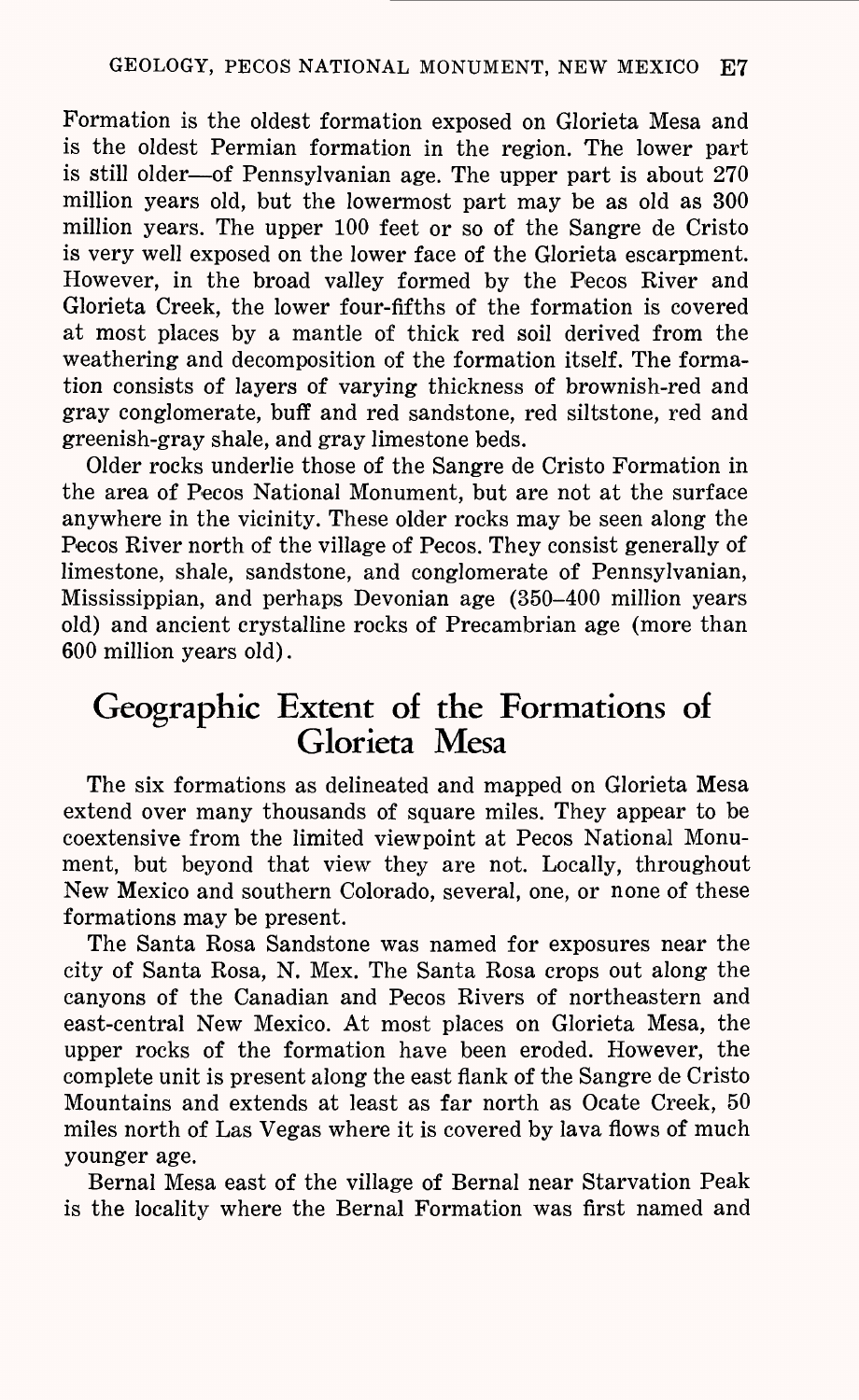described. It is a local unit, crops out only on Glorieta Mesa, and caps low mesas a short distance south and southeast of Starvation Peak. It also extends along the east flank of the Sangre de Cristo Mountains, at least as far north as Ocate Creek. To the south, rocks equivalent to this unit are known by another name.

The San Andres Limestone was named for exposures in the San Andres Mountains of south-central New Mexico. Of all the rock units occurring on Glorieta Mesa, the San Andres probably covers the surface over more square miles than any other unit. The San Andres Limestone crops out in large separated areas across southern New Mexico into trans-Pecos Texas. The formation has also been mapped in the Zuni Mountains and the Lucero uplift west of Belen, N. Mex. North of Glorieta Mesa the limestone thins to a point where it can no longer be distinguished as a unit.

The name for the Glorieta Sandstone was derived from exposures on Glorieta Mesa just  $2\frac{1}{2}$  miles south of Cerro de Escobas. Because the Glorieta forms the main caprock of Glorieta Mesa, it is beautifully and conspicuously exposed for many miles; and thus the mesa very appropriately gives its name to the formation. The Glorieta Sandstone crops out in large separated areas that cover many thousands of square miles of New Mexico. It extends northward along the east flank of the Sangre de Cristo Mountains at least as far as Ocate Creek. The Glorieta Sandstone has been mapped in the Zuni Mountains of west-central New Mexico, the Lucero uplift west of Belen, and much of central New Mexico.

The Yeso Formation was named from Mesa del Yeso, 12 miles northeast of Socorro, N. Mex. A thick bed of gypsum, or yeso, crops out on the slopes of Mesa del Yeso, and therefore furnishes the name for both the geologic formation and the mesa. From Glorieta Mesa, rocks of the Yeso Formation extend southward and westward and form the surface rocks over large parts of westcentral, central, and south-central New Mexico. North from Glorieta Mesa the sandstones and siltstones of the Yeso Formation grade into rocks typical of the Sangre de Cristo Formation and thus are included as part of the Sangre de Cristo Formation in northern New Mexico and southern Colorado.

Although the Sangre de Cristo Mountains occupy a large part of northern New Mexico, the Sangre de Cristo Formation was first named and described not in New Mexico but in Colorado. The name was first used in 1899 for rocks of this formation on the east slopes of the Sangre de Cristo Mountains northwest of the Spanish Peaks – 130 miles north of Pecos National Monument. The formation is appropriately named, for its outcrops are confined almost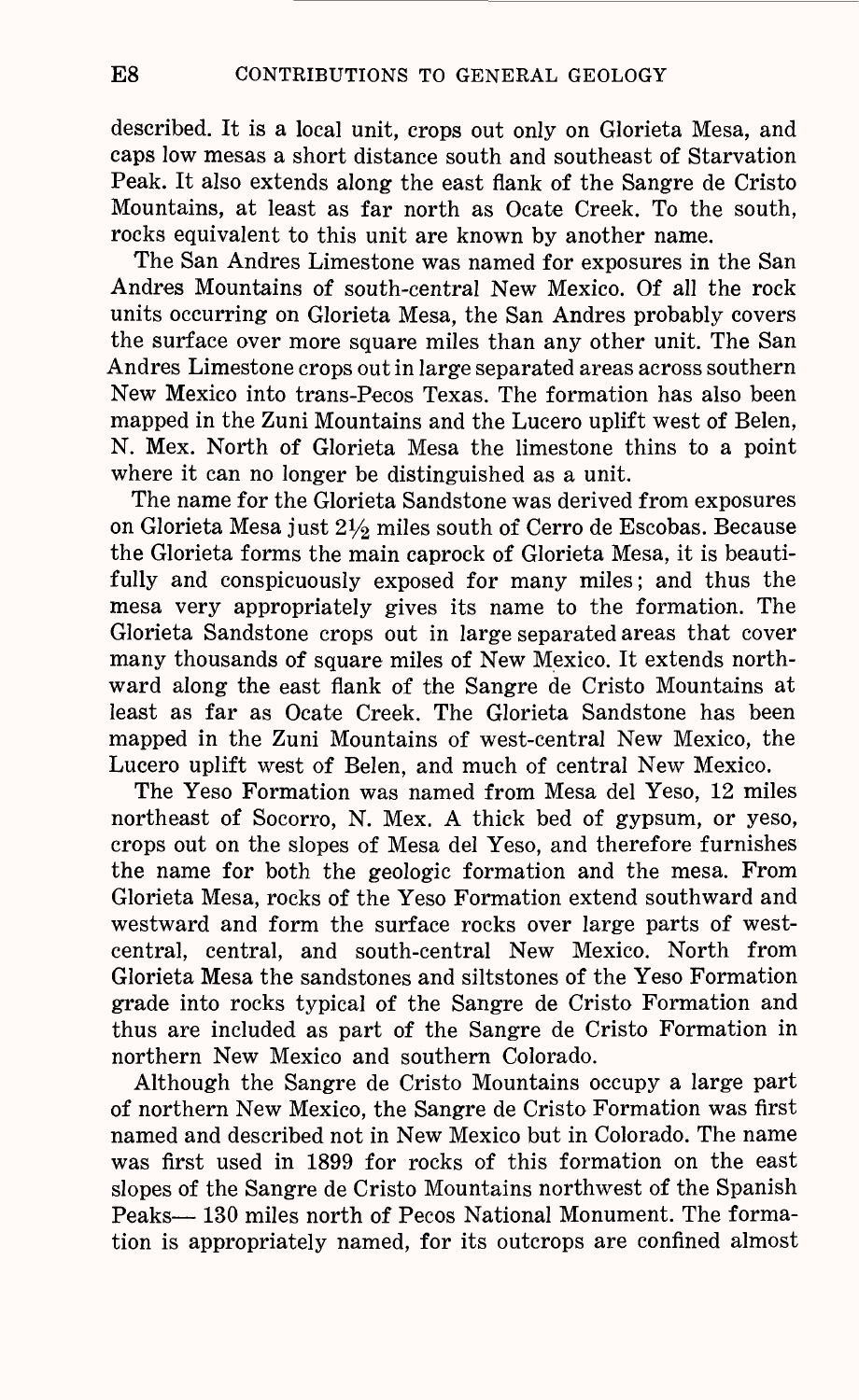entirely to the Sangre de Cristo Mountains of northeastern New Mexico and south-central Colorado.

# **Sources of Rock Fragments and Environments of Deposition**

Geologists can tell the environment in which the sedimentary rocks were deposited by studying various features in the rocks, such as fossils, kinds of fragments and minerals, shapes of the individual units, and depositional structures within the layers. The geologists sometimes can also tell the source of the fragments that make up the sedimentary rocks if they have a complete knowledge of the older rocks in the region.

From data such as these, geologists have concluded that the sands that make up the Santa Rosa Sandstone and the Glorieta Sandstone were deposited just offshore on the beaches of seas that were advancing over the land. The sand grains were derived from the winnowing action of waves on the sediments of the underlying formations—the Bernal and Yeso Formations.

The sediments that formed the rocks of the Bernal and Yeso Formations appear to be of shallow-water marine origin. Perhaps they were laid down on a broad, flat coastal plain. The San Andres Limestone is a marine limestone and probably was deposited during the wide advance of the Permian sea over the coastal plain after the deposition of the beach sands of the Glorieta Sandstone.

In contrast to these water-laid deposits, the Sangre de Cristo Formation consists mainly of terrestrial or land-laid sediments deposited by streams as alluvial fans, flood plains, deltas, and channel fills. Thin layers of limestone occur throughout the formation and contain fossils that indicate that the limestone layers are of both fresh-water and marine origin. Therefore, from time to time, lakes and ponds or ocean bays covered large parts of the region. Most of the fragments of the conglomerates, sandstones, siltstones, and shales of the Sangre de Cristo Formation are derived from the ancient Precambrian crystalline rocks that form the core of the high mountains a few miles to the north. From the unweathered appearance of the coarser fragments, it is evident that the source of these fragments was not very far away.

# **Relation of Glorieta Mesa to the Mountains**

The sedimentary rock layers of Glorieta Mesa slope gently south from the Sangre de Cristo Mountains. The slope is so gentle at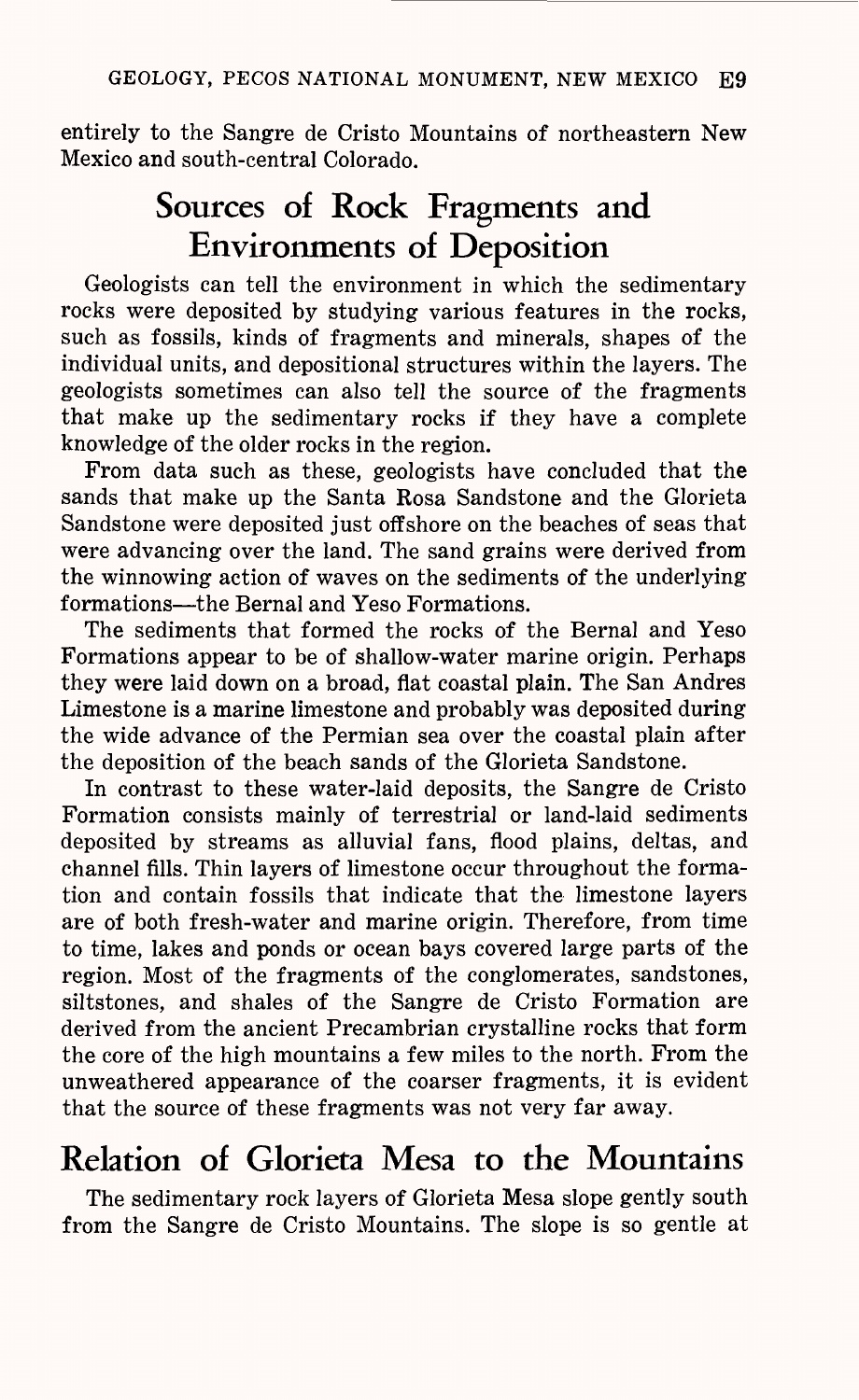some places that it cannot be discerned with the eye. North from the mesa and Pecos National Monument, the slopes of the sedimentary layers become steeper and steeper toward the central crystalline core of the high mountains.

Along the south end of the Sangre de Cristos, there are no large faults (fractures along which rocks have moved) or steep folds in the rocks, except near the west and east margins of the mountains-near Cañoncito and Bernal. Also, there are neither volcanic lava flows on the surface nor similar rocks formed by the injection of molten rock material into the sedimentary rocks below the surface. These rocks derived from molten material are typical of the Sangre de Cristo Mountains and surrounding regions elsewhere in northern New Mexico and southern Colorado. In spite of the cataclysmic mountain building that took place just a few miles north of Glorieta Mesa and Pecos National Monument about 30-50 million years ago, there are no features to show the effects of the volcanoes and earthquakes that must have accompanied or followed the uplift of the mountains—instead, the sedimentary rock layers are just tilted gently, almost imperceptibly, away from the uplifted mountain area.

# Use of Rock Products by the Indians and Spanish Priests

The building stones used for the construction of the pueblos by the Indians of Pecos were obtained directly from the sandstones and conglomerates of the Sangre de Cristo Formation, which underlie most of the area in the vicinity of the national monument. These rocks split naturally into convenient sizes and shapes for building stones, and consequently very little, if any, trimming was necessary. Locally, flagstone that was quarried from the Sangre de Cristo Formation could be easily adapted for use in walkways, steps, and shelves by the Spanish priests.

Although soil was used to chink the stone used in the pueblo buildings, adobe brick as such was not used by the Indians. The technique of adobe brickmaking was introduced by the Spanish and was often used by the missionaries in construction. The brick was undoubtedly made from the deep red soil in the valley of the Pecos River and Glorieta Creek. Selenite was used as panes in a few windows and served the purpose very well. Selenite is a crystalline variety of gypsum (calcium sulfate) that can be split into very thin transparent plates. Here, the plates were very large and could be used as windowpanes. The selenite crystals were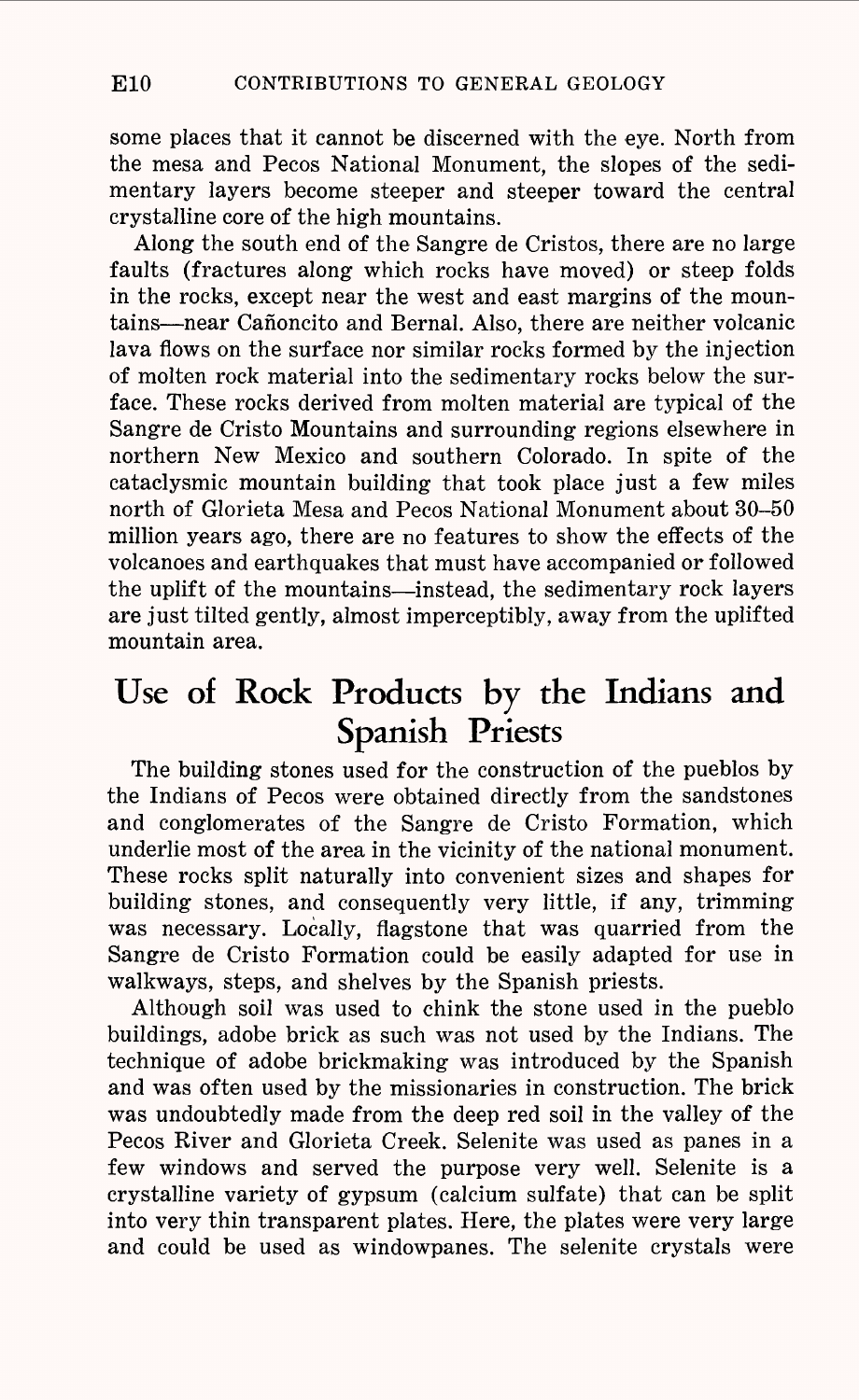probably found in some large gypsum deposits not very far away southwest of Cañoncito. Isinglass, which is a white mica that can be split into thin transparent sheets, was also probably used for windowpanes. The mica was found in large booklike crystals in the ancient Precambrian rocks of the mountains to the north.

Gypsum, from nearby small deposits or from large deposits southwest of Cañoncito, was probably used as plaster of paris to cover the interior walls of the mission and some of the convent rooms.

New Mexico affords many interesting geological productions, of which the most useful to the natives is *yeso* or gypsum, which abounds in many places. Being found in foliated blocks, composed of laminae, which are easily separated with a knife into sheets from the thickness of paper to that of window-glass, and almost as transparent as the latter, it is used to a great extent in the ranches and villages for window-lights, for which indeed it is a tolerable substitute. [Gregg, 1844.]

# References Cited

- Abert, J. W., 1848, Report on examination of New Mexico in the years 1846-47: Rept. Secretary War, U.S. 30th Cong., 1st sess., S. Ex. Doc. 23, p. 3-130; H. Ex. Doc. 41, p. 417-546.
- Gregg, Josiah, 1844, Commerce of the prairies [Moorhead, Max, ed., 1954]: Norman, Oklahoma Univ. Press, p. 469.